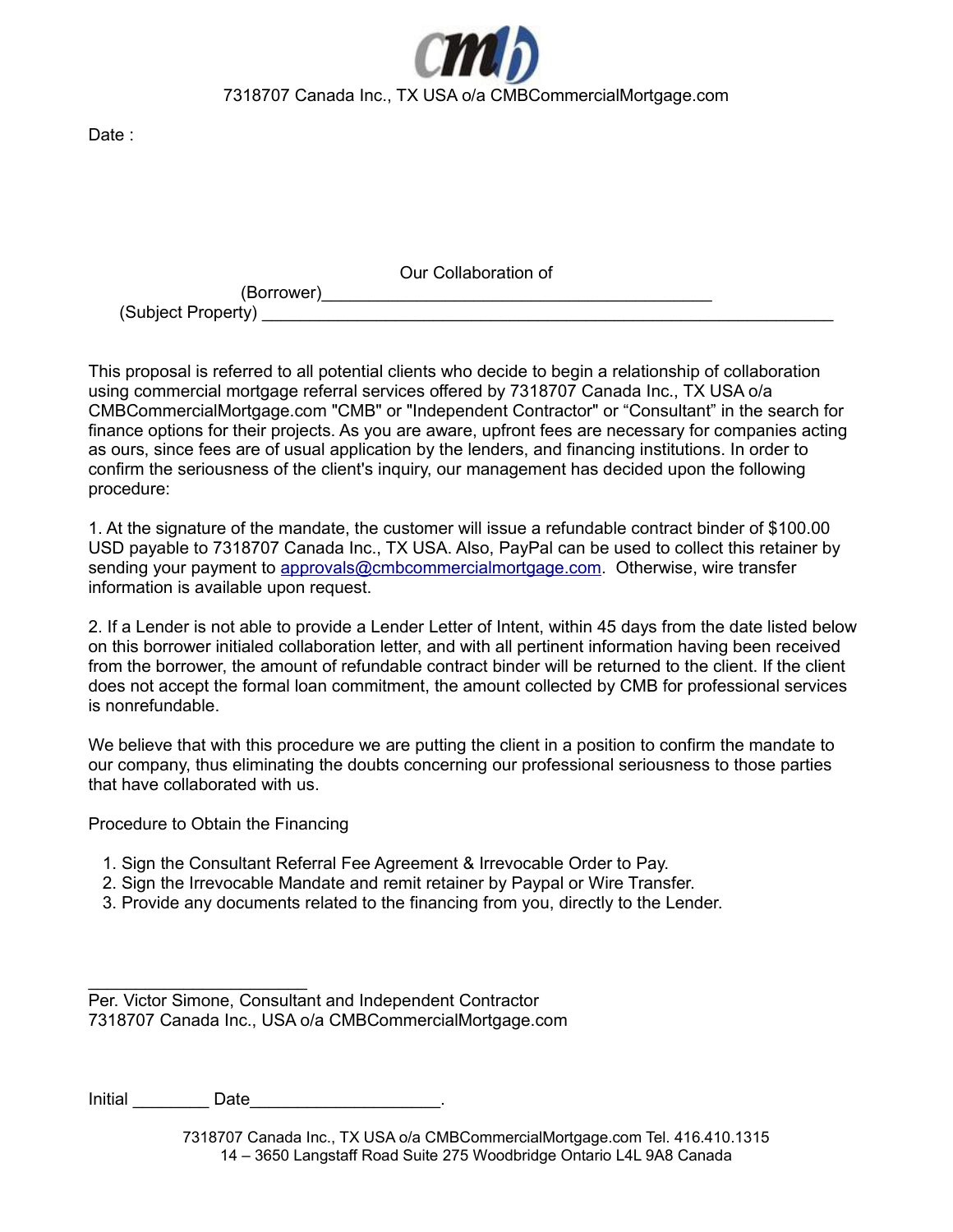

Date :

## **Discussion Paper**

| The following terms are stated simply for our discussion purposes:                                                                                                                                         |
|------------------------------------------------------------------------------------------------------------------------------------------------------------------------------------------------------------|
| (The Client).                                                                                                                                                                                              |
|                                                                                                                                                                                                            |
| LOAN: <u>Up to</u> \$ _________________________(_____), to a maximum _______ % LTV of the lender value of<br>the subject property, or the new appraisal valuation - TBD, whichever amount is the "lessor". |
|                                                                                                                                                                                                            |
| <b>AVAILMENT:</b> Subject to Conditions Precedent, closing could occur on or before<br>the control of the control of the control of the control of the control of the control of                           |
| TERM: Client prefers a ___________ Month term, _________________. Terms to be negotiated by the<br>borrower, directly from the Lender(s)                                                                   |
| <b>REPAYMENT:</b> Paid monthly by pre-authorized debit on corporate bank account unless an "interest<br>reserve" is authorized.                                                                            |
| <b>USUAL LENDER CONDITIONS:</b>                                                                                                                                                                            |
| Satisfactory financial review of the Borrower & Guarantors, land owners of the subject property,<br>$\bullet$<br>and profiles of all corporate team members and major shareholders.                        |
| Satisfactory review of the subject property, including, but not limited to zoning, geo-technical,<br>$\bullet$<br>and environmental – as determined by the lender(s).                                      |

- Confirmation of satisfactory appraisal, Phase 1 & property condition assessment as determined by the lender(s).
- Borrower is responsible for all closing costs, legal fees, appraisals fees, and any/all third-party reporting fees, lender & Consultant referral fees etc.
- Conditional upon satisfactory appraisal appraisal firm TBD by lender.
- Most recent trailing 12-month operating statement.
- YTD Interim Financial Statements for Borrowing Corporation.
- Commercial Insurance on all subject properties/entities as determined by the lender.
- $\bullet$  Other conditions that may be added as determined by the lender(s).

Initial Date Date 2014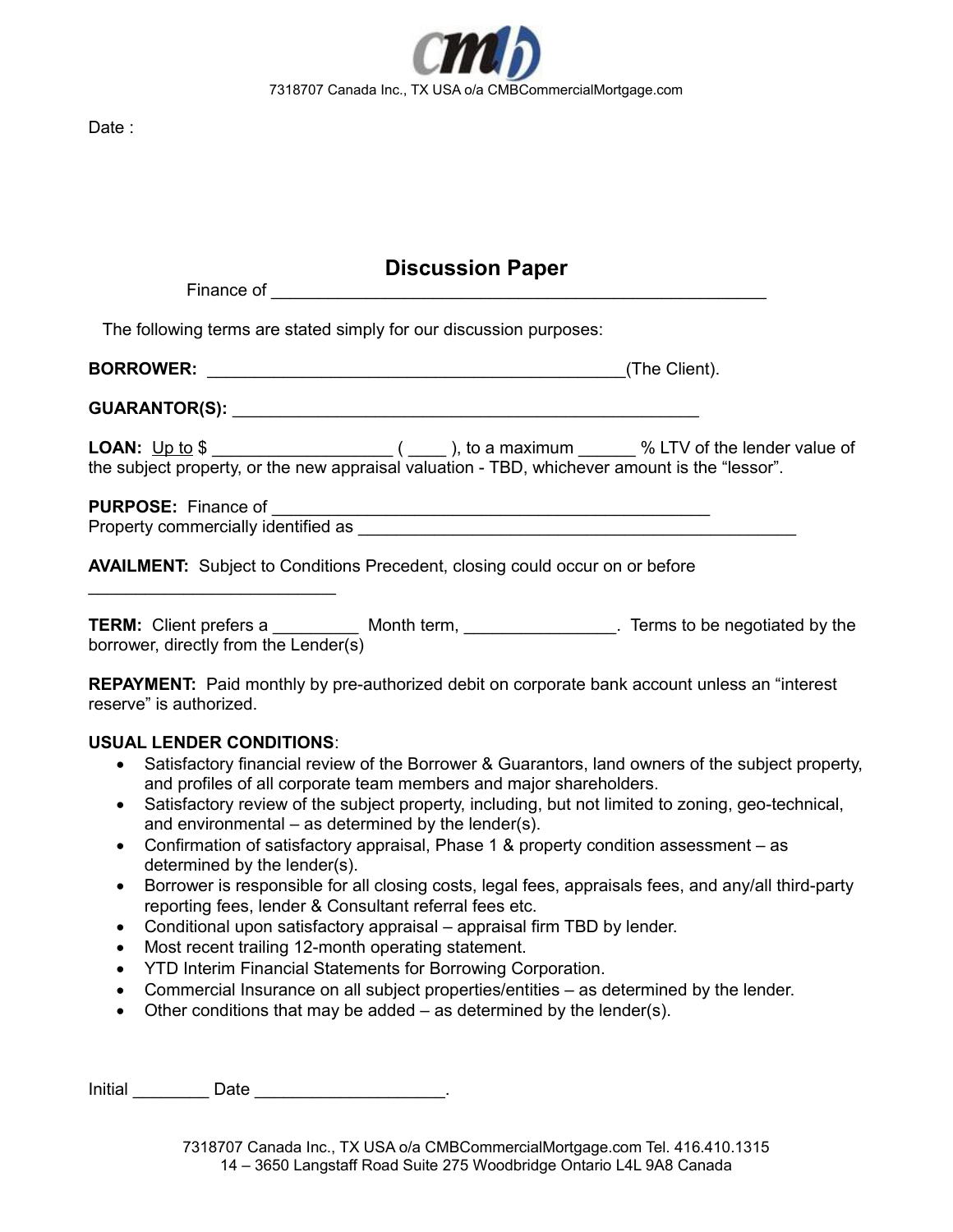## **Discussion Paper**

\_\_\_\_\_\_\_\_\_\_\_\_\_\_\_\_\_\_\_\_\_\_\_\_\_\_\_\_\_\_\_\_\_\_\_\_\_\_\_\_\_\_et el. on behalf of Government of The Client).

**SECURITY**: Up to a maximum amount of \$ \_\_\_\_\_\_\_\_\_\_\_\_\_\_\_\_\_( \_\_\_\_ ) as a \_\_\_\_\_\_\_\_ mortgage charge.

**LENDER PROCESSING FEE:** To be determined in Letter of Intent from the lender(s).

LENDER FEE: Between \_\_\_\_\_\_\_\_\_\_\_\_\_\_\_\_\_\_ % of loan amount (Deposit required with accepted Letter of Intent from lender). Pending full lender due diligence & underwriting.

**INSURANCE FEE**: Fair market value as required by the lender(s).

**CONSULTANT REFERRAL FEE:** \_\_\_\_\_\_\_\_% of base loan amount with a minimum of \$ \_\_\_\_\_\_\_\_\_\_\_\_\_\_\_\_ ( \_\_\_\_\_ ) . Payable to 7318707 Canada Inc. TX USA o/a CMBCommercialMortgage.com

**OTHER FEE** : \$ \_\_\_\_\_\_\_\_\_\_\_\_\_\_\_\_\_\_ ( \_\_\_\_\_ ) Payable to **Example 1** 

Initial **Date Date Contained Blue Date Contained Blue Date Contained Blue Date Contained Blue Date Contained Blue Date Contained Blue Date Contained Blue Date Contained Blue Date Contained Blue Date C**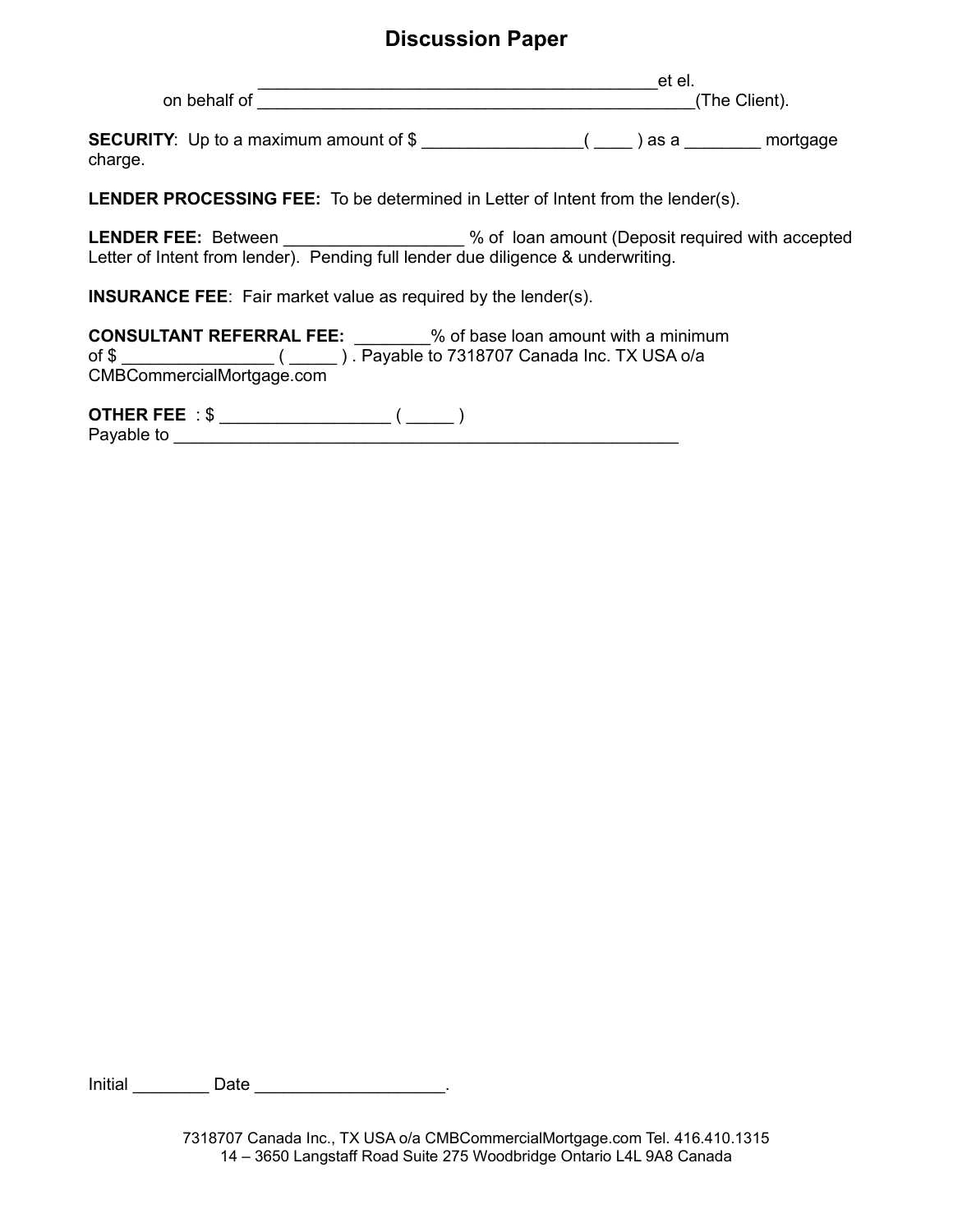## **CONSULTANT REFERRAL FEE AGREEMENT & IRREVOCABLE ORDER TO PAY**

This Consultant Referral Fee Agreement and Irrevocable Order to Pay, herein called "Agreement ", is entered into this day of the state of the state of the state of the state of the state of the state of the state of the "Consultant" with offices at 14 – 3650 Langstaff Road Suite 275 Woodbridge, Ontario L4L 9A8 and  $\Box$ , et al, on behalf of  $\Box$  . The contract of  $\Box$  is the contract of  $\Box$ referred to as the "Borrower" or "The client", whose personal / entity address is reported to be

WHEREAS, Borrower(s) is in need of financing in the amount of up to \$ \_\_\_\_\_\_\_\_\_\_\_\_\_\_\_\_\_\_\_\_\_\_ ( \_\_\_ ) to provide the funds directly related to the finance of the Subject Property. For arranging financing and monies to invest into businesses, it is deemed to be to the mutual advantage of the party(s) to enter into this Agreement upon terms and conditions set forth below; THEREFORE, in consideration of the mutual covenants and promises contained herein, the parties agree as follows:

## **Agreement**

**OBTAIN FINANCING:** Consultant shall use their best efforts and introduce a Lender(s) to the client for financing of up to \$ \_\_\_\_\_\_\_\_\_\_\_\_\_\_\_\_\_\_\_\_\_ (\_\_\_\_\_ ). Any Mortgage or other type of financing being requested is subject to Lender's review and analysis of application, appraisal, credit, and other reports required by Lender or other financing entity.

**CONSIDERATION AND PAYMENT:** Borrower(s) agrees to pay the Consultant a \$100.00 (equal onsideration amount upon acceptance of this agreement.

Should the Lender(s) provide financing, that the Borrower(s) agree to pay the Consultant an referral or success fee of \_\_\_\_\_\_\_\_\_% of the base mortgage amount, to a minimum referral fee amount of \$

(  $\Box$  ) not including lender's fee or other fees required to close the transaction. The referral or success fee will be due and payable to the Consultant for introducing and funding said loan, or gross loan amount, upon the first mortgage advance at closing. This loan referral fee shall be in addition to any fees imposed on the Borrower(s) by lender or any third party(s).

The Client (which includes the borrower(s) and any other related entities of the group), is obliged to respect the privacy and not disclose to anyone the names of the lenders and in case of a direct contact or the communication of names to a third party, the Consultant has all rights to ask the Client or Borrower(s) for compensation of damages.

The Consultant promises to look for the most suitable solution for the Client. In case of a refusal from one lender, or approvals the client deems unsuitable, that the Consultant promises to introduce different lenders until it obtains an acceptable approval, to the Client.

Settlement of the above-mentioned referral fees shall be made by the Borrower's Lender or solicitor, on receipt in their account, total or partial, of the funds of each obtained transaction of finance following a written irrevocable letter of direction to the lender and solicitor confirming their commitment to forward payment to the Consultant of the agreed upon success fee.

**Term.** This agreement is a *Month agreement, renewable, and is to be applied to any and all* transactions by the signatory with sources introduced by consultant including subsequent follow-up, repeat, extended or Client to Lender re-negoiated transactions, as well as to the initial transaction, regardless of the success of the initial transaction. Any cancellation of this agreement will have to be in writing based upon a solid motivation and agreed upon by all parties of the contract.

**Confidentiality of Names.** The signatories hereby agree to keep completely confidential the names of any banks, lending institutions, corporations, individuals or groups of individuals introduced by 7318707 Canada Inc., USA CMBCommercialMortgage.com. Such identity shall remain confidential during the applicable transaction(s) and during the duration of this Agreement and shall include any telephone numbers, address and fax numbers, and other pertinent information.

Initial **Date Date CONS**